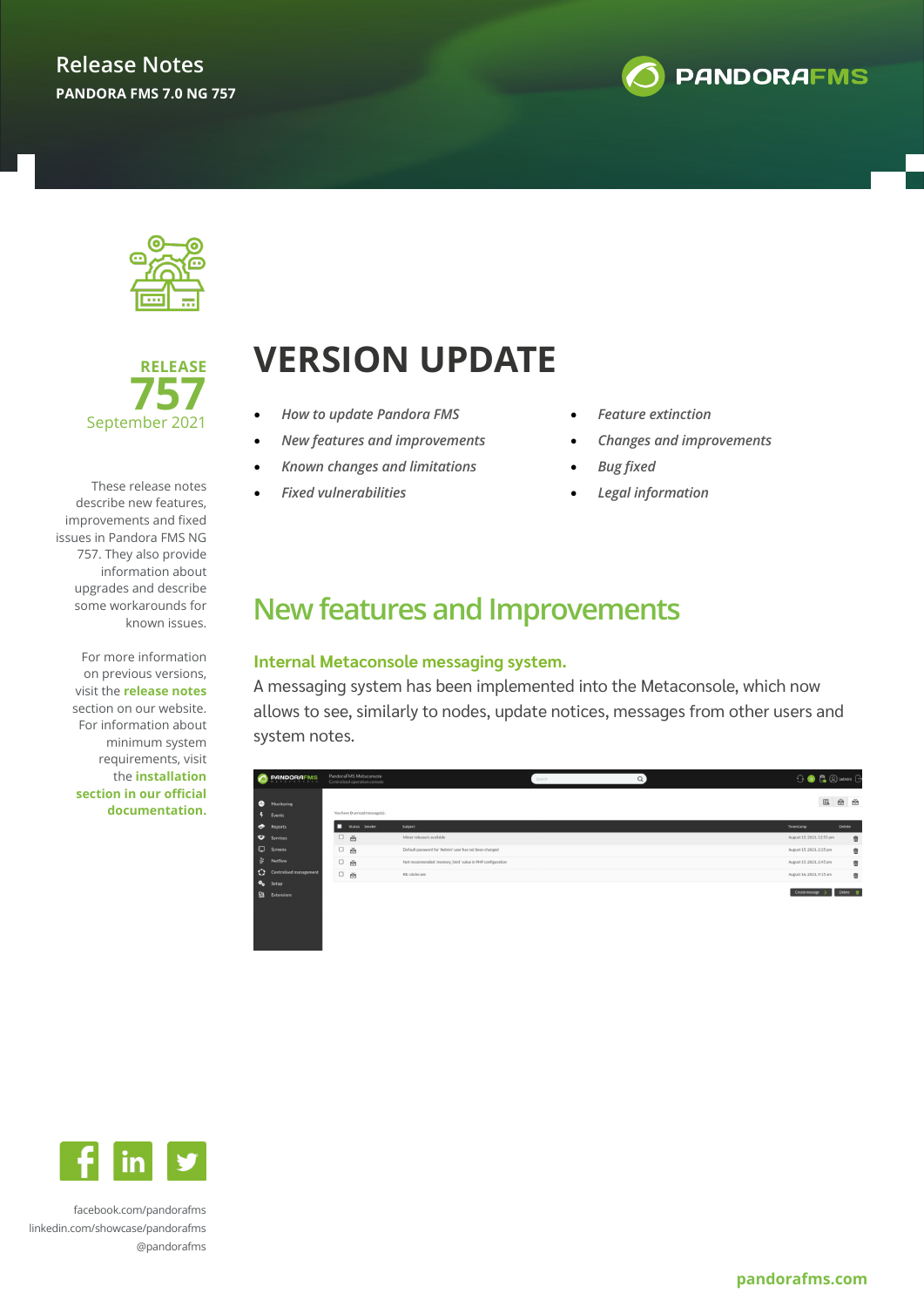



#### **How to update Pandora FMS**

There are several ways to update Pandora FMS console:

**Through Update**   $\mathbf{v}$ **Manager,** in Pandora FMS console itself, automatically (it requires console internet connection).

**Through Update**   $\boldsymbol{\Sigma}$ **Manager,** in Pandora FMS console itself, manually, through OUM update files.

 $\boldsymbol{\Sigma}$ **By manually installing RPM packages** and later updating the console through the web interface.

> The server will have to be manually updated through RPM or tarball packages.

You may find more information about Pandora FMS downloads on our website:

OpenSource<sup>C</sup> [version packages.](https://pandorafms.com/community/get-started/) 

[Enterprise version](https://support.artica.es/integria/index.php?sec=download&sec2=operation/download/browse&show_types=1) & [packages.](https://support.artica.es/integria/index.php?sec=download&sec2=operation/download/browse&show_types=1)

### **New documentation in Russian**

Although the translation is not 100% completed, we're proud to say that Pandora FMS official documentation is already in five languages: Spanish, English, French, Japanese and now… Russian!

| Русский (ru) ~                                                                                                                                                        | <b>PANDORAFMS</b>                                                                                                                                                                                                                                                                                                                                                                                                                                                                             | Все страницы Недавние изменения Управление медиафайлами<br>Войти                                                                                                       |
|-----------------------------------------------------------------------------------------------------------------------------------------------------------------------|-----------------------------------------------------------------------------------------------------------------------------------------------------------------------------------------------------------------------------------------------------------------------------------------------------------------------------------------------------------------------------------------------------------------------------------------------------------------------------------------------|------------------------------------------------------------------------------------------------------------------------------------------------------------------------|
| <b>Pandora FMS Documentation</b>                                                                                                                                      | Показать исходный текст История страницы Ссылки сюда<br>Documentation home / Документация на русском / Документация на русском / Часть 5. Сложные среды и максимальная производительность / Политики мониторинга                                                                                                                                                                                                                                                                              | Найти                                                                                                                                                                  |
| <b>Documentation home</b><br><b>English documentation</b>                                                                                                             |                                                                                                                                                                                                                                                                                                                                                                                                                                                                                               |                                                                                                                                                                        |
| Documentación en español<br><b>Documentation en Français</b>                                                                                                          | ПОЛИТИКИ МОНИТОРИНГА<br>Вернуться в оглавление Документации Pandora FMS                                                                                                                                                                                                                                                                                                                                                                                                                       | <sup>^</sup> Содержание<br>1 Политики<br>1.1 Введение                                                                                                                  |
| ドキュメント(日本語)                                                                                                                                                           | Политики                                                                                                                                                                                                                                                                                                                                                                                                                                                                                      | 1.2 Управление политиками<br>1.2.1 Поиск политики<br>1.2.2 Добавление политики                                                                                         |
| Документация на русском<br>Документация на русском                                                                                                                    | 1.1 Введение                                                                                                                                                                                                                                                                                                                                                                                                                                                                                  | 1.2.3 Дублирование политики<br>1.2.4 Удалить политику                                                                                                                  |
| Часть 1. Общие сведения о Pandora FMS<br>Часть 2. Установка и настройка<br>Часть 3. Мониторинг с помощью<br><b>Pandora FMS</b><br>Часть 4. Использование и управление | Система политик разработана для облегчения управления большими средами мониторинга. Она позволяет<br>Θ<br>централизованно и однородно распространять модули, предупреждения, внешние предупреждения, плагины,<br>удаленные инвентаризации и коллекции Агентам, изменяя их конфигурационные файлы с помощью функции удаленного<br>редактирования конфигурации программных агентов. Вы можете узнать больше из обучающего видеоролика © «Политики<br>Pandora FMS: централизованный мониторинг». | 1.3 Настройка политики<br>1.3.1 Управление очередью политик<br>1.3.2 Агенты и группы<br>1.3.3 Модули<br>1.3.4 Модули инвентаризации<br>1.3.5 Состояния модуля политики |
| <b>Pandora FMS</b><br>Часть 5. Сложные среды и<br>максимальная производительность<br>Политики мониторинга                                                             | Для вступления в силу любых изменений, внесенных нами в<br>политики, необходимо применить политику в<br>соответствующем разделе (Очередь).                                                                                                                                                                                                                                                                                                                                                    | 1.3.6 Предупреждение<br>1.3.7 Внешние предупреждения<br>1.3.8 Плагины агента<br>1.3.9 Коллекции файлов<br>1.4 Управление политиками из<br>метаконсоли                  |
| Распространение топологии: Satellite<br>Server                                                                                                                        |                                                                                                                                                                                                                                                                                                                                                                                                                                                                                               | 1.4.1 Конфигурация, Режим                                                                                                                                              |

### **Fixed Vulnerabilities**

In this release, an issue that allowed scripts to be inserted and run using the File Manager (Collections) function has been fixed.

| Case# |       | GitLab # Description               |
|-------|-------|------------------------------------|
|       | #7801 | File execution using File Manager. |

### **Feature Extinction**

No features have been removed.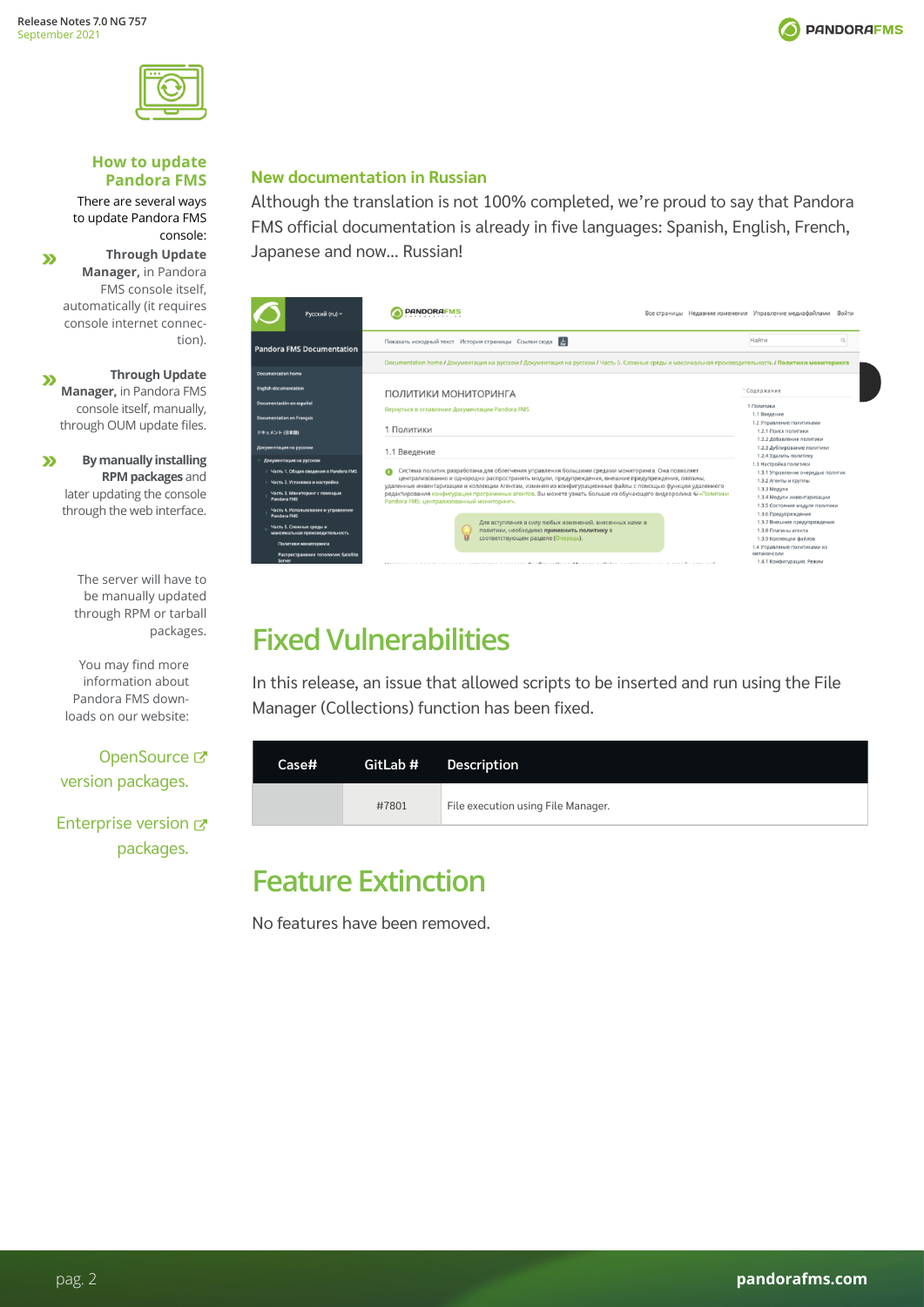

**Changes and improvements**

## **Changes and improvements**

| Case#  | GitLab # | <b>Description</b>                                                          |
|--------|----------|-----------------------------------------------------------------------------|
| N/A    | #7883    | Allow the use of patches (.oum) in Opensource console.                      |
| N/A    | #7882    | Patch system optimization using Update Manager Offline.                     |
| N/A    | #7786    | Improved Metaconsole policy agent synchronization.                          |
| #11428 | #7073    | Modified the VmWare plugin to add the option to not to update IP addresses. |
| #11184 | #6911    | Active Directory monitoring adapted to Windows environments in Spanish.     |
| N/A    | #4759    | SSL compatibility and certificates to protect MySQL connections.            |
| #11172 | #6885    | Added search filter in Monitor Detail with the rule "NOT".                  |
| #9234  | #5100    | MongoDB plugin update.                                                      |
| N/A    | #4546    | Modified Cisco Plugin to allow logging in for devices.                      |
| N/A    | #7612    | Implemented the messaging system in Metaconsole.                            |
| 11346  | #7036    | Added IP column in event view.                                              |
| #4702  | #2592    | FTP plugin now supports SFTP.                                               |

### **Bug Fixes**

| Case# | GitLab # | <b>Description</b>                                                                                  |
|-------|----------|-----------------------------------------------------------------------------------------------------|
| 10121 | 5981     | Fixed bug in web module execution with "cron" configured.                                           |
| N/A   | 7315     | Fixed bug in the group selector in event alerts. It did not appear sorted by recursion.             |
| N/A   | 7352     | Fixed error in module filter inside the "label view".                                               |
| N/A   | 7366     | Fixed bug in massive operations, tag modification/addition in policy module edition.                |
| N/A   | 7387     | Fixed visual bug in "netflow live view".                                                            |
| N/A   | 7392     | Added cron configuration warning in Discovery, even if you remove the warning.                      |
| N/A   | 7397     | Fixed visual bug in item "Module graph" within visual consoles.                                     |
| N/A   | 7429     | Fixed bug in import/export of policies with inventory modules.                                      |
| N/A   | 7437     | Fixed bug in Metaconsole widget "Agent WUX transaction" that could not find the<br>WUX transaction. |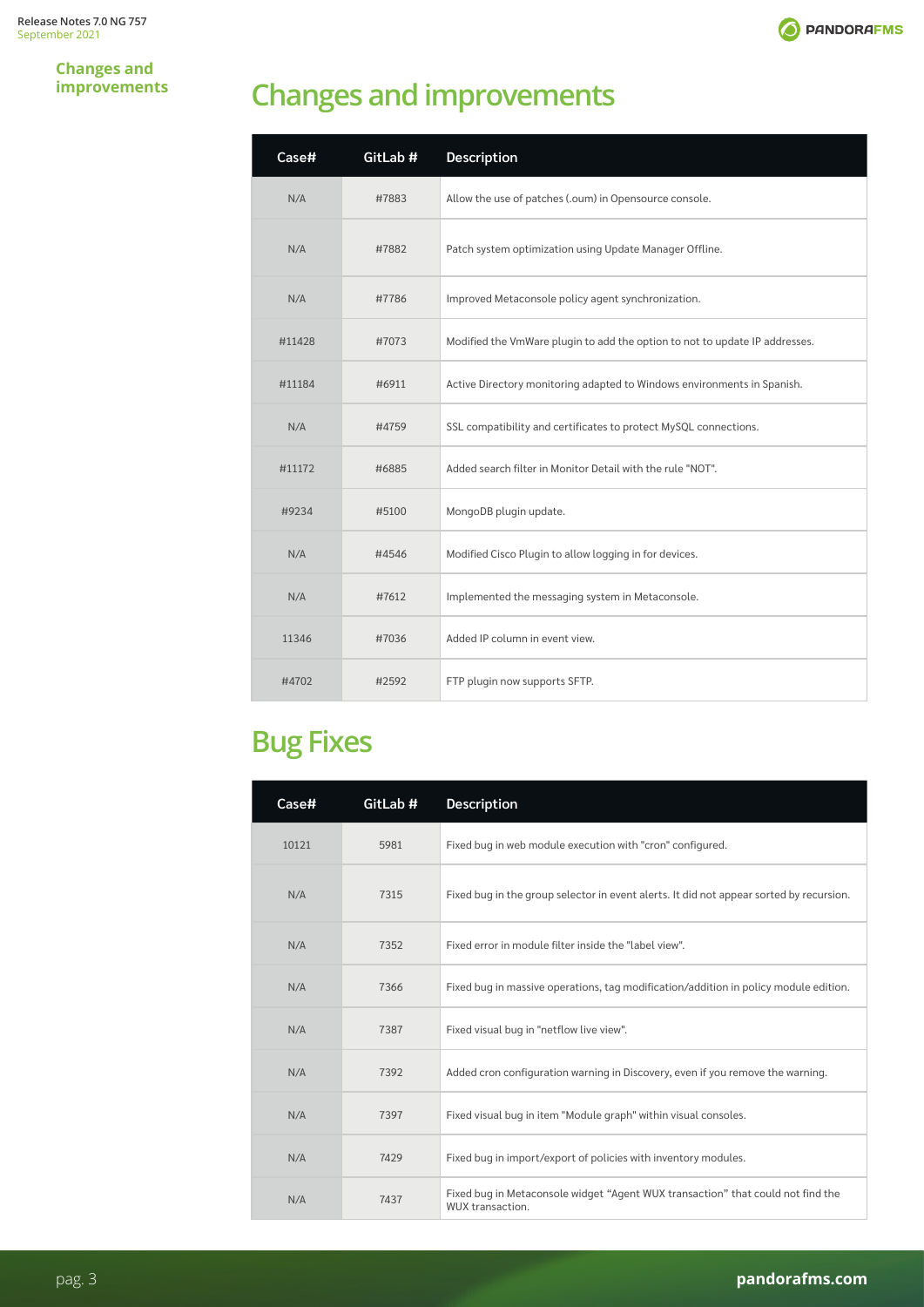

| <b>Bug fixes</b> | Case# | GitLab # | Description                                                                                                                                               |
|------------------|-------|----------|-----------------------------------------------------------------------------------------------------------------------------------------------------------|
|                  | N/A   | 7440     | Fixed visual bug in Metaconsole dashboards, where the "Group status" did not show<br>the colors correctly.                                                |
|                  | N/A   | 7441     | Fixed bug in Metaconsole dashboards, item "Tree view" where uninitialized modules<br>were not included.                                                   |
|                  | N/A   | 7442     | Solved bug in Metaconsole dashboards, in the widget "Wux transaction", where the<br>WUX transaction was not found.                                        |
|                  | N/A   | 7443     | Fixed bug in dashboard, both in Metaconsole and node, widget "Top N events", where<br>no information was shown.                                           |
|                  | N/A   | 7445     | Fixed bug generated when storing string data in "Alert fired" events.                                                                                     |
|                  | N/A   | 7447     | Fixed bug of user with permissions to access policies, specific groups assigned, that<br>could not see policies with group "All".                         |
|                  | 11802 | 7489     | Fixed visual bug where outdated icons appeared on dashboards.                                                                                             |
|                  | N/A   | 7491     | Fixed visual failure in the servers view where the server image was not displayed<br>correctly.                                                           |
|                  | 11853 | 7531     | Fixed bug where the side menu was not hidden correctly.                                                                                                   |
|                  | 11853 | 7532     | Modified tag performance in the last events widget, where when more than 1 tag was<br>configured, instead of searching with "OR", it was done with "AND". |
|                  | 11855 | 7534     | Fixed bug in log viewer when adding "-" in the name.                                                                                                      |
|                  | N/A   | 7537     | Solved transaction status bug, in transactional maps, where it always showed OK<br>status.                                                                |
|                  | 11882 | 7542     | Fixed bug in the action search engine of an alert.                                                                                                        |
|                  | 11772 | 7543     | Fixed visual bug in "Command Snapshot view" if the dark theme is set on the console.                                                                      |
|                  | N/A   | 7563     | Fixed bug in group icon dynamic loading in agent creation.                                                                                                |
|                  | N/A   | 7564     | Fixed bug in the general policy search engine.                                                                                                            |
|                  | N/A   | 7566     | Fixed bug by which "Data configuration" did not appear if the module name had a<br>space at the end of the line.                                          |
|                  | 11898 | 7568     | Fixed visual bugs in visual consoles, the lines could not be moved like any item and<br>the size of event graphics was reduced.                           |
|                  | 11928 | 7581     | Fixed bug referring to service SLA configuration where the option to configure the<br>"SLA Limit" did not appear.                                         |
|                  | N/A   | 7589     | Fixed bug when setting dark theme, where this theme was only set in some console<br>menus.                                                                |
|                  | N/A   | 7592     | Fixed bug in the network component editing menu, where the "Tcp Send" box was<br>auto-completed.                                                          |
|                  | N/A   | 7613     | Fixed bug in new installations where it did not allow to complete the "Timezone setup"<br>of the initial form.                                            |
|                  | N/A   | 7615     | Fixed alert command bug where if you set the "hide" option it would not hide the field.                                                                   |
|                  | N/A   | 7619     | Fixed bug in snmp walk parameter modification of a module that totally changed the<br>module's configuration.                                             |
|                  | N/A   | 7633     | Fixed visual bug in custom graph group selector.                                                                                                          |
|                  | N/A   | 7642     | Fixed syntax error in report and template "SQL horizontal bar graph" item.                                                                                |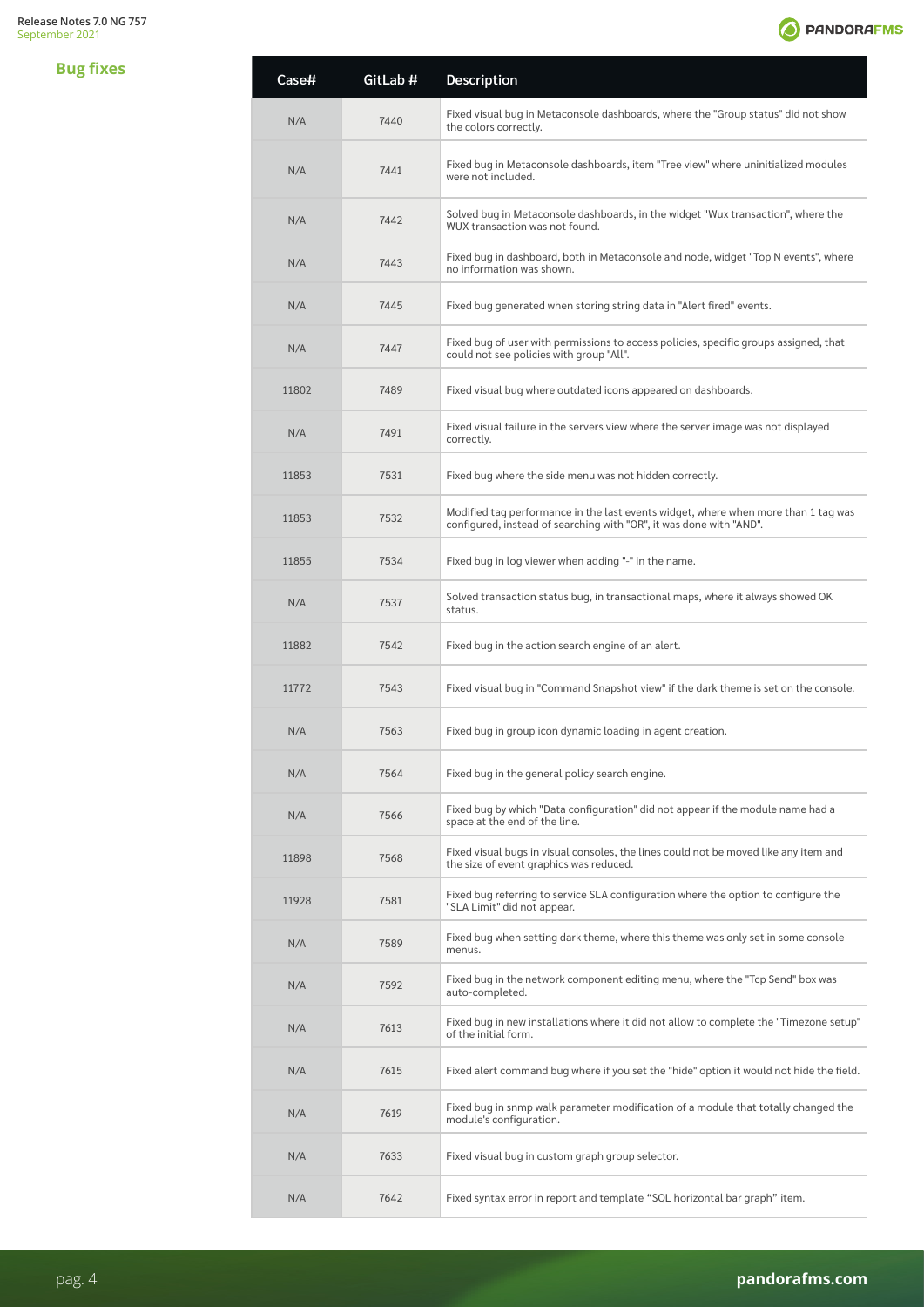### **Bug fixes**



| Case# | GitLab # | <b>Description</b>                                                                                              |
|-------|----------|-----------------------------------------------------------------------------------------------------------------|
| N/A   | 7648     | Fixed visual bug where HTML entities appeared on behalf of Integria ticket created<br>from Pandora FMS.         |
| N/A   | 7659     | Fixed writing errors in correlated alerts.                                                                      |
| N/A   | 7666     | Fixed bug in the relationship boxes of a node in network maps.                                                  |
| 12011 | 7668     | Fixed bug in tags within the last events widget of the dashboards where the selected<br>events were not loaded. |
| 12038 | 7676     | Fixed SQL error in users with administrator profile in the "Users connected" view.                              |
| N/A   | 7689     | Fixed paging bug in users view.                                                                                 |
| N/A   | 7692     | Fixed visual bug in the owner change selector in the Metaconsole event modal<br>window.                         |
| N/A   | 7702     | Fixed visual bug in agent view, agent status image.                                                             |
| N/A   | 7723     | Fixed bug that showed error 500 when creating services without assigning an agent.                              |
| N/A   | 7725     | Fixed bug where SLA items were duplicated.                                                                      |
| N/A   | 7728     | Fixed visual bugs when creating/editing correlated alerts.                                                      |
| N/A   | 7738     | Fixed bug in Pandora FMS cloud where the password change notification led to an<br>error screen.                |
| N/A   | 7747     | Fixed bug that did not allow downloading plugins.                                                               |
| N/A   | 7755     | Fixed visual bug that showed the font with a very small size in the email.                                      |
| N/A   | 7758     | Fixed warning log of pandora server.error referring to snmpserver.                                              |
| N/A   | 7767     | Fixed bug when assigning secondary groups to an agent.                                                          |
| 11981 | 7773     | Fixed bug in tomcat plugin when it has only one connector.                                                      |
| N/A   | 7805     | Fixed bug referring to the status of pandora server.                                                            |
| N/A   | 7814     | Fixed bug when selecting independent virtual machines in Discovery > Azure.                                     |
| 12139 | 7816     | Fixed bug in which historical events were not obtained in the Metaconsole.                                      |
| N/A   | 7817     | Fixed visual bug that did not completely show the license entry window.                                         |
| N/A   | 7819     | Fixed bug in the report view when classifying items.                                                            |
| N/A   | 7823     | Fixed bug in the "Interface view" where the value of the "Last data" field was shown<br>erroneously.            |
| N/A   | 7832     | Fixed bug by which users created in Metaconsole could not log into nodes.                                       |
| N/A   | 7852     | Fixed bug that checked the "memory limit" of the file "php.ini"                                                 |
| N/A   | 7853     | Fixed bug where there were LDAP authentication errors.                                                          |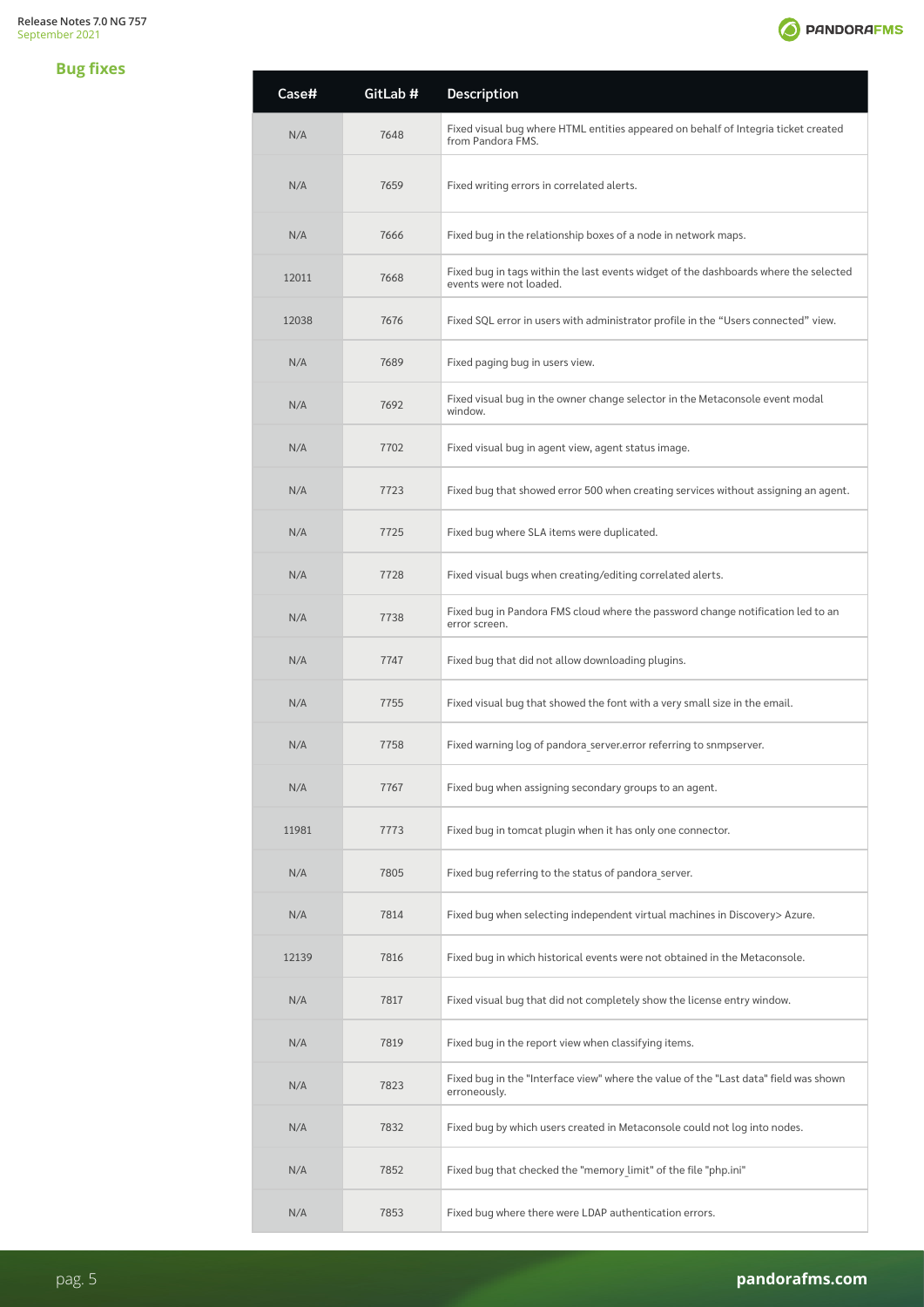#### **Bug fixes**

 $\text{Case} \#$ 

12282

| Case#          | GitLab # | Description                                                                                              |
|----------------|----------|----------------------------------------------------------------------------------------------------------|
| N/A            | 7854     | Fixed console warning where the memory value was not detected correctly.                                 |
| 12235          | 7856     | Fixed ticket creation bug in Integria through integration with Pandora FMS.                              |
| 12238          | 7857     | Fixed visual error in Odometer on dashboards.                                                            |
| N/A            | 7859     | Fixed bug in IPAM where the ping action was not executed correctly.                                      |
| N/A            | 7860     | Fixed bug where the pandora ha service did not exclude the Main Frame server from<br>the check.          |
| 12249          | 7866     | Fixed bug in which the value of the snmp f1 macro was not collected.                                     |
| 12015          | 7876     | Fixed visual bug where "webserver string" data could not be displayed in 101.                            |
| N/A            | 7878     | Fixed problem calling the API from Metaconsole to node.                                                  |
| 12282<br>12271 | 7880     | Fixed bug where the "Command center" was not sending collections to nodes.                               |
| N/A            | 7881     | Fixed command bug instead of actions in SNMP alerts.                                                     |
| N/A            | 7884     | Fixed bug that did not allow to create items in Metaconsole visual consoles.                             |
| 12305          | 7894     | Fixed bug in Agent/Module widget where modules were not shown.                                           |
| N/A            | 7907     | Fixed Metaconsole "Command center" bug where the backup action did not work<br>properly.                 |
| N/A            | 7908     | Fixed visual error of the console's main menu where the text appeared misplaced.                         |
| N/A            | 7909     | Fixed bug where the "Data" field where the string module values were not shown in<br>some console views. |
| N/A            | 7913     | Fixed bug in "Command center" where dates were not synchronized.                                         |

N/A 7915 Fixed bug in "custom field" filter in inventory reports.

N/A 7920 Fixed bug in managing local users in Metaconsole.

N/A 7940 Fixed bugs in open version report items.

**O** PANDORAFMS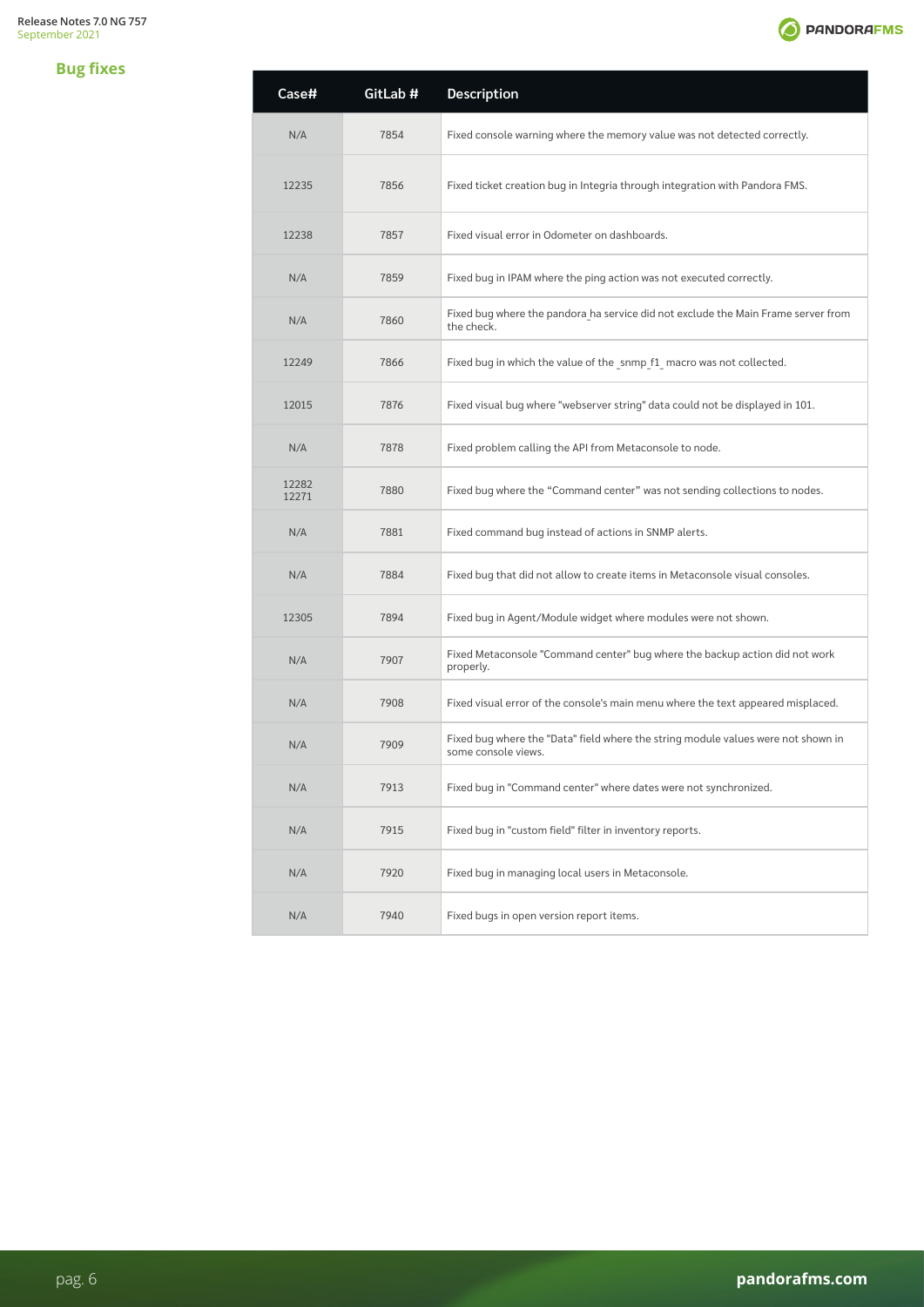

**Documentation update**

## **Documentation update**

| Case# | GitLab # | <b>Description</b>                                                            |
|-------|----------|-------------------------------------------------------------------------------|
| N/A   | 7314     | Updated remote modules with usage examples in case of the special character". |
| N/A   | 7967     | Added alert correlation to new Metaconsole menu.                              |
| N/A   | 7975     | Fixed Metaconsole alert creation through Wizard.                              |
| N/A   | 7885     | Correct general report sorting.                                               |
| N/A   | 7737     | Deleted notice of non-defined font in recently installed Pandora FMS.         |
| N/A   | 7984     | Fixed ACL failure in API.                                                     |
| N/A   | 7632     | Fixed drop error in event alerts.                                             |
| N/A   | 7444     | Fixed Metaconsole alert report error.                                         |
| N/A   | 7981     | Fixed deletion error in some modules from the Metaconsole.                    |